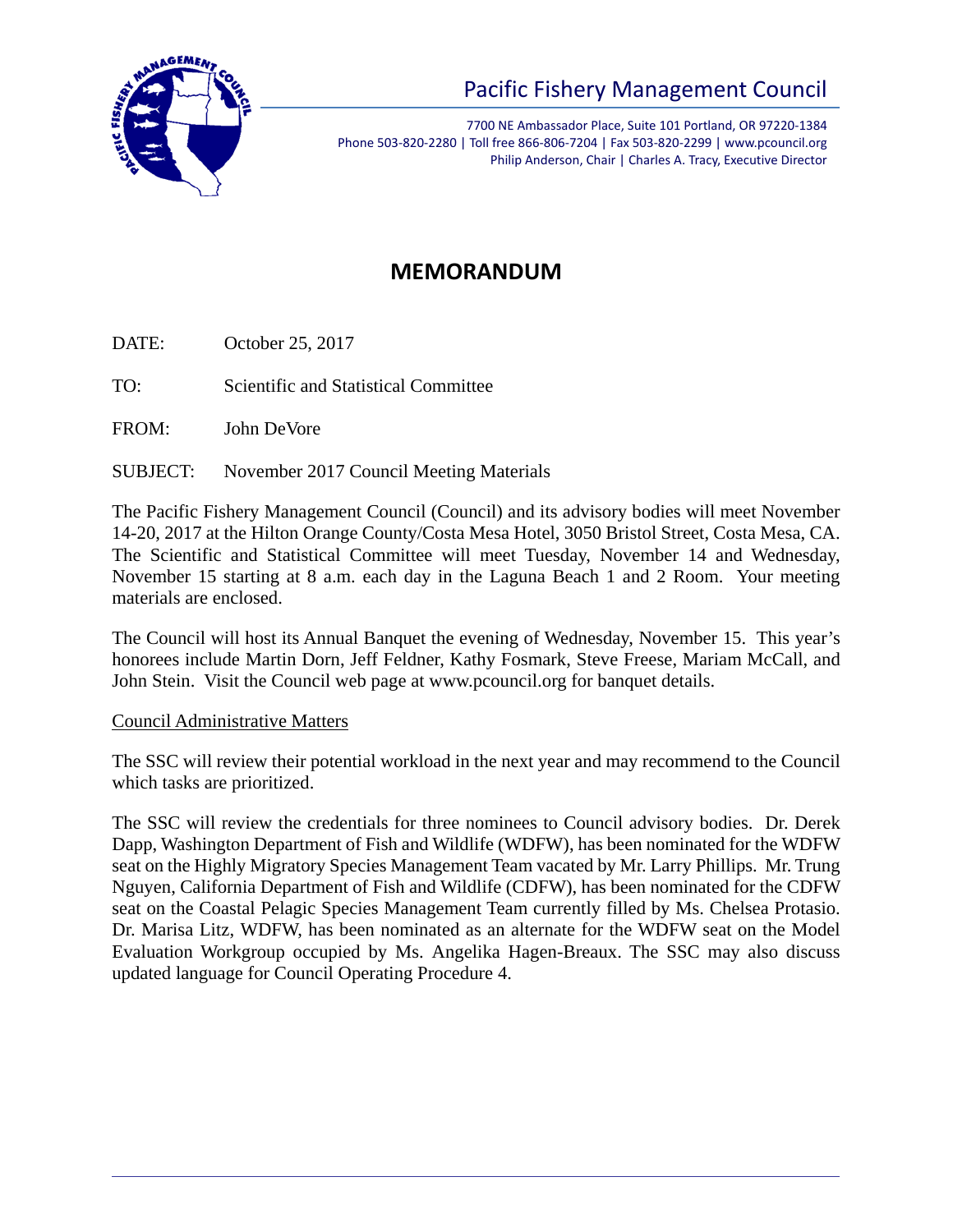#### Coastal Pelagic Species (CPS) Management

The SSC will review two Exempted Fishing Permit (EFP) applications proposed to conduct collaborative surveys of coastal pelagic species (CPS). The SSC will recommend whether the scientific design of these proposed EFPs is sufficiently robust to meet the objectives stated in the applications.

The SSC will review any new methodology proposals to advance CPS science that have been received in time for adequate review. No methodology review proposals had been submitted when this memorandum was drafted so this item may be cancelled.

#### Salmon Management

The SSC will review the recommendations from the SSC Salmon Subcommittee and the Salmon Technical Team with respect to their October methodology review and will recommend those new or modified methodologies deemed to represent the best scientific information available for management decision-making.

#### Groundfish Management

The SSC will review the recommendations from the September 28 SSC Groundfish Subcommittee (GFSC) webinar when they review the revised Pacific ocean perch stock assessment and the new yelloweye rockfish rebuilding analysis. The SSC will consider endorsing this assessment and rebuilding analysis as best scientific information available for management decision-making.

The SSC will review analyses provided to inform new overfishing limits for select groundfish stocks. The SSC will recommend any outstanding 2019 and 2020 overfishing limits, stock category designations, and sigma values required to determine 2019 and 2020 harvest specifications.

The SSC will review and recommend off-year science activities and candidate groundfish methodology proposals to inform future stock assessments. The SSC will recommend those scientific initiatives and assessment methodologies warranting a workshop or formal methodology review in 2018.

The SSC will review and provide recommendations on a proposed bottom trawl discard mortality rate calculation methodology for Pacific halibut caught and discarded in the bottom trawl fishery under electronic monitoring.

Thank you all for your dedication to West Coast fishery management and the Council process. See you soon.

JDD:ael